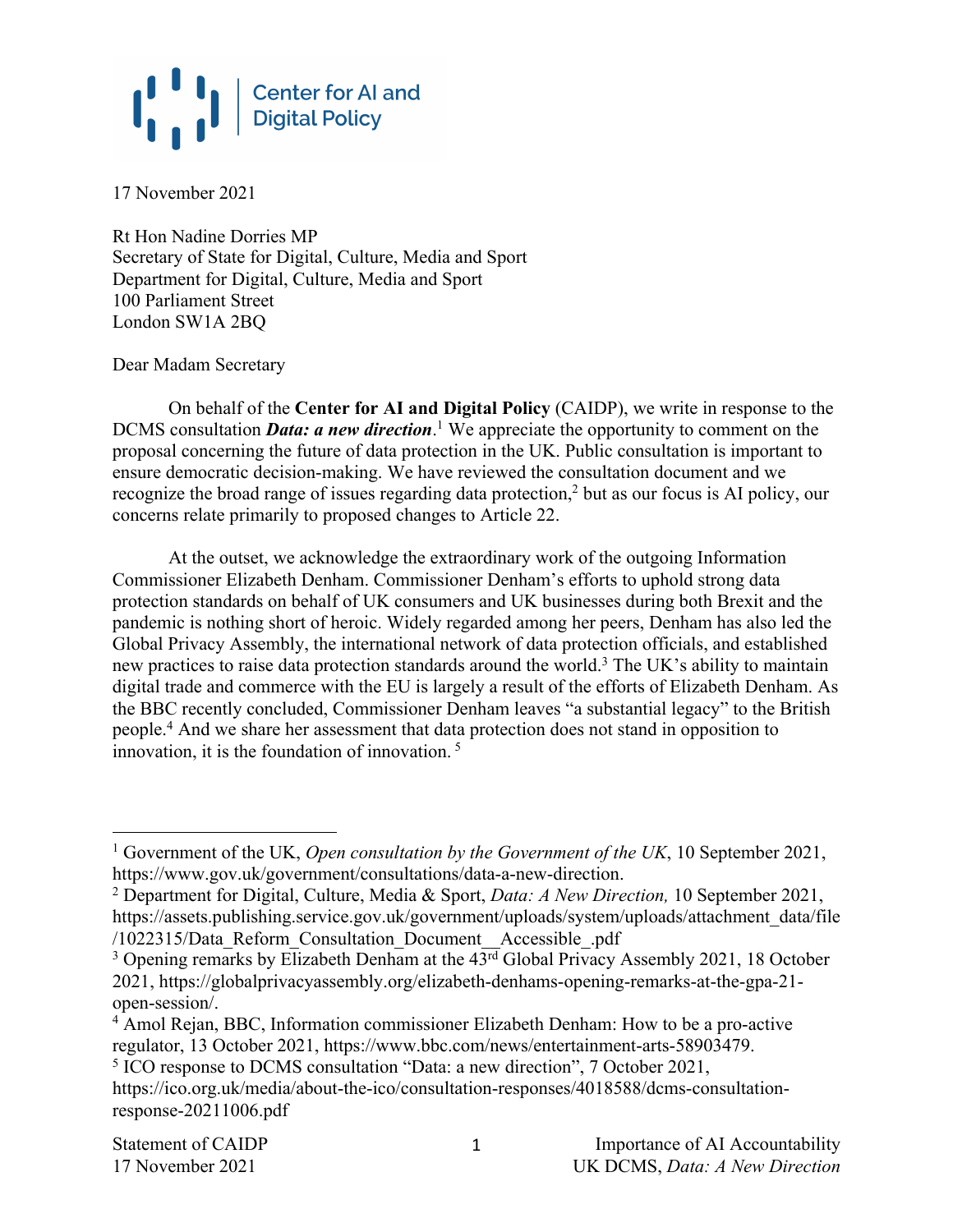The CAIDP is an independent, non-profit organization established to advise national governments and international organizations on AI and digital policy. Led by a multinational team of experts in technology, law, and policy, CAIDP has provided recommendations to governments and decision-makers around the globe, including the European Commission and the European Parliament, the US Congress, the G20 Nations, and the OECD. <sup>6</sup> In 2020 we published Artificial Intelligence and Democratic Values,<sup>7</sup> a comprehensive annual report of the AI policies and practices in 30 countries. As set forth in this report, we recommend that countries:

- establish national policies for AI that implement democratic values;
- ensure public participation in AI policymaking and also create robust mechanisms for independent oversight of AI systems;
- guarantee fairness, accountability, and transparency in all AI systems;
- commit to these principles in the development, procurement, and implementation of AI systems for public services; and
- halt the use of facial recognition for mass surveillance.

Our review of the relationship of national AI policies and practices also made clear that data protection is a foundational requirement to safeguard democratic values and foster innovation.8 We also emphasized the importance of "algorithmic transparency" as the cornerstone of trustworthy and human-centric AI. Our metrics highlight these particular factors:

- Does the country have an independent (agency/mechanism) for AI oversight?
- Do the following goals appear in the national AI policy: "Fairness," "Accountability," "Transparency," "Rule of Law," "Fundamental Rights"?
- Has the country by law established a right to Algorithmic Transparency?

As noted at the outset, the primary work of CAIDP is to assess the AI policies and practices of national governments. In our 2020 review, we gave the UK a relatively high score of 8.5, placing the country in Tier II of the five tiers for evaluation.<sup>9</sup> The UK's strong commitment to data protection contributed to this excellent outcome.10

<sup>&</sup>lt;sup>6</sup> E.g. CAIDP **Statement** on proposed EU AI Act or CAIDP **Statement** to G20 Digital Economy Taskforce.

<sup>7</sup> CAIDP, Artificial Intelligence and Democratic Values, December 2020, https://www.caidp.org/aisci-2020/.

<sup>s</sup> *Ibid.,* p. 2. See also Marc Rotenberg, *Artificial Intelligence and Democratic Values: The Role of Data Protection* Global Privacy Assembly, 19 October 2021,

https://www.caidp.org/app/download/8350351463/Rotenberg-GPA2021.pdf

<sup>9</sup> CAIDP, Artificial Intelligence and Democratic Values, December 2020, p. 300,

https://www.caidp.org/aisci-2020/.

<sup>10</sup> *Ibid.,* p. 286.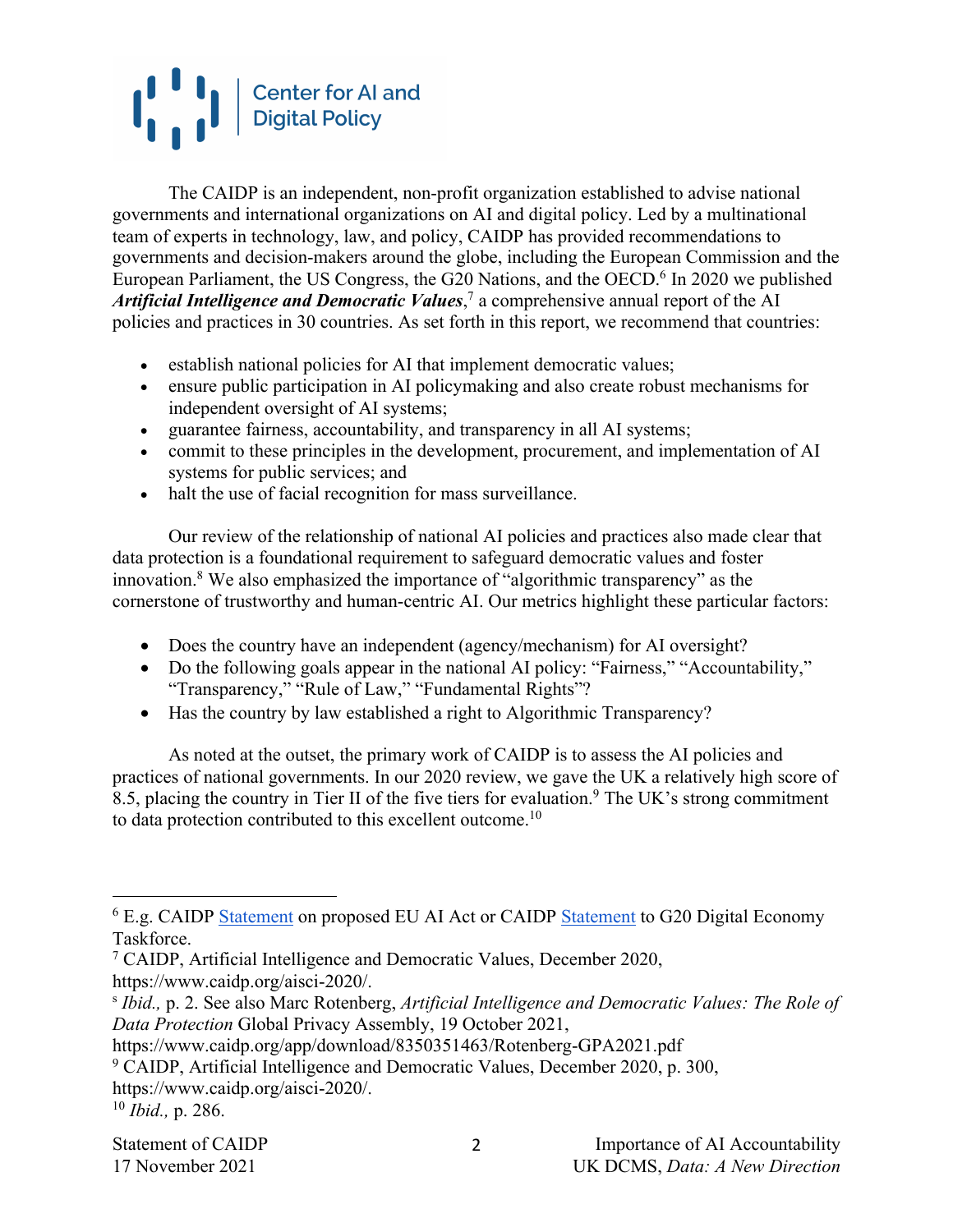The *Taskforce on Innovation, Growth and Regulatory Reform* proposes to remove Article 22 in the 2018 UK Act.<sup>11</sup> However, Article 22 is the cornerstone for oversight of AI techniques.12 Without the ability to understand and assess the consequences of AI systems, the UK will lose human control of these systems, and will place the public at risk.

The DCMS proposal also appears to be at odds with the stated views and prior commitments of the UK government.

At the G7 Summit earlier this year, hosted by the UK, the G7 Leaders committed to work together for a "values-driven digital ecosystem for the common good that enhances prosperity in a way that is sustainable, inclusive, transparent and human-centric."13 They called for a "human centric approach to artificial intelligence," building on the work of the Global Partnership for Artificial Intelligence (GPAI). The leaders also called out bias in AI systems, noting that "new forms of decision-making have surfaced examples where algorithms have entrenched or amplified historic biases, or even created new forms of bias or unfairness." The G7 leaders said they would "to take bold action to build more transparency in our technologies." The removal of Article 22 thus goes against the UK's international commitments and the positions of its allies.

Moreover, the Communique of the G7 Data Protection and Privacy Officials, again issued under the auspices of the UK 2021 G7 hosts, made clear the importance of algorithmic accountability. As the officials stated, "Human dignity must be central to AI design; AI must be transparent, comprehensible, and explainable; and the data protection principles of purpose limitation and data minimization must apply to AI."14

The DCMS proposal is also at odds with the views of the British public. There was, for example, the widely reported public protest of the use of algorithms to determine educational opportunities for students in England and Wales, which disadvantaged students from poorer backgrounds.15 We note also that last week the all-party parliamentary group (APPG) on the

<sup>&</sup>lt;sup>11</sup> Taskforce on Innovation, Growth and Regulatory Reform, Consultation Document, pp. 37-41, https://assets.publishing.service.gov.uk/government/uploads/system/uploads/attachment\_data/file /1022315/Data\_Reform\_Consultation\_Document\_Accessible\_.pdf.

<sup>&</sup>lt;sup>12</sup> This falls in line with the position of ICO regarding the proposal. See ICO response to DCMS consultation "Data: a new direction", 7 October 2021, p. 35-36, https://ico.org.uk/media/aboutthe-ico/consultation-responses/4018588/dcms-consultation-response-20211006.pdf.

<sup>13</sup> CAIDP Update, *G7 Leaders Endorse Human-Centric AI, Call Out Bias,* June 14, 2021, https://www.caidp.org/app/download/8326521963/CAIDP-Update-2.24.pdf

<sup>14</sup> G7 United Kingdom, *Data Free Flows with Trust: Roundtable of G7 Data Protection and Privacy Authorities, 7-8 September 2021,* https://www.caidp.org/app/download/8342900463/g7 attachment-202109.pdf

<sup>15</sup> Jon Porter, *UK ditches exam results generated by biased algorithm after student protests: Protesters chanted 'Fuck the algorithm' outside the country's Department for Education,* The Verge, 17 Aug 2020, https://www.theverge.com/2020/8/17/21372045/uk-a-level-resultsalgorithm-biased-coronavirus-covid-19-pandemic-university-applications